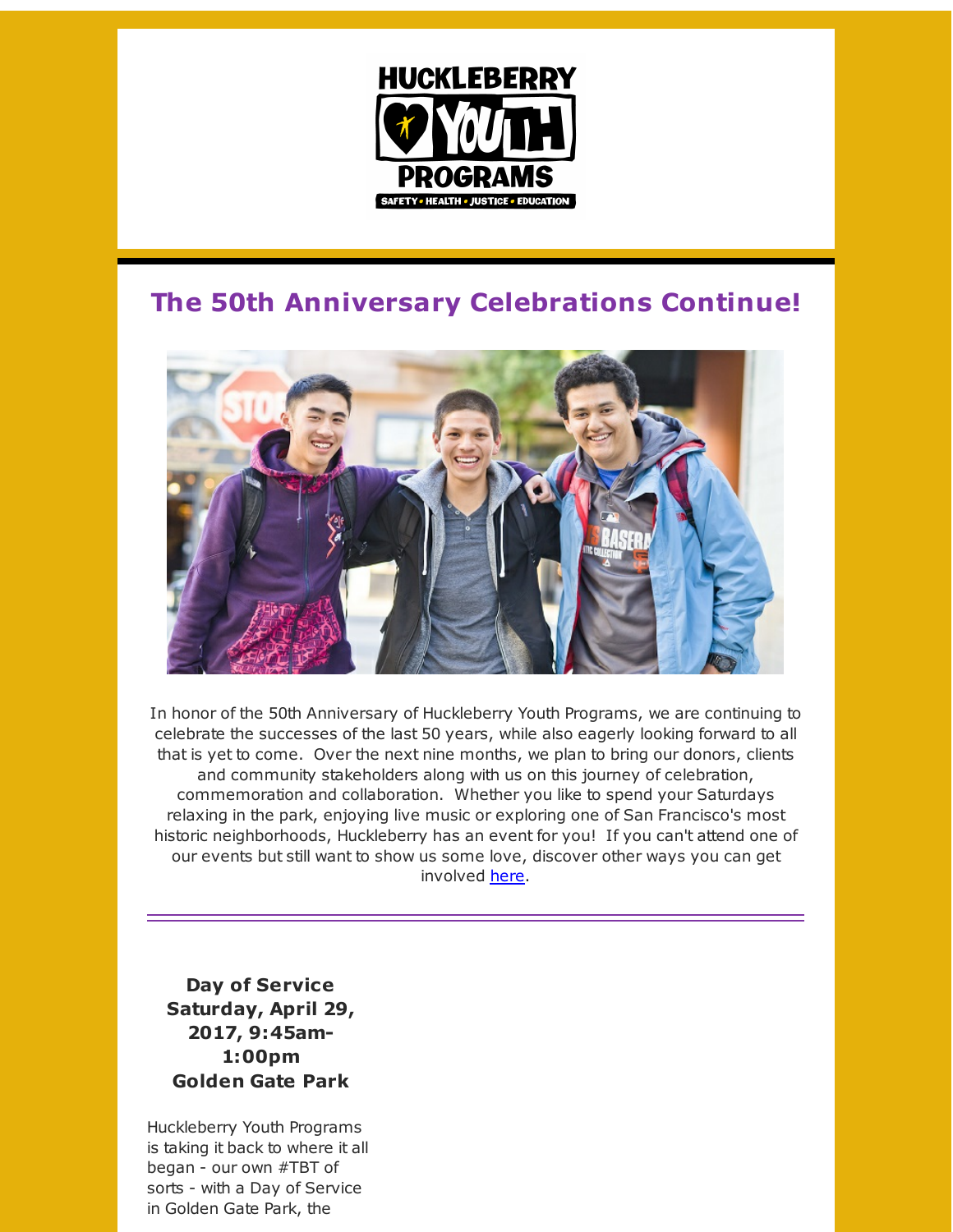home of the 1967 Summer of Love Concert and the impetus for the establishment of Huckleberry House. In [partnership](http://r20.rs6.net/tn.jsp?f=001YkydlIB_n-IiDzgO-dz0JO9HnGsqt3ZextNO61-j7qbNQx9FnqXp3G2B4JbpvKtez6m0CO5JTmIJ-YjhYj2x-MWcOoHXY0dGHe1dSE3WgS6oly_c-w00r8BMYeTbIV_l7GeeZJfzrjY-PjRrtEGUi-DsuJKUMbSW0rEuCmanCM-bKftQK1T7RTd3rly5lARq8L9_Bp7ODGLj3YusEsWd00tihp0_pBdzHa-83BZ7klr1dYPIuJOGYUEWg3-mR_nAayKjJ5XpW6ntDiqgEurV88Fe7uI_WeeJjfG0ufhx2QzvhF2HR837CuVSta5cizFbvXTFdQpjPnw=&c=&ch=) with San Francisco Parks & Rec and SF Travel, HYP will be [beautifying](http://r20.rs6.net/tn.jsp?f=001YkydlIB_n-IiDzgO-dz0JO9HnGsqt3ZextNO61-j7qbNQx9FnqXp3G2B4JbpvKteKC1-VxhwZyDQkH1i1C-Im6wXUQVQr5QIXcaGZl1sTDBvMQiRHUV6qBy2zyZbq2OSDQWYxXXAa6lQN9SI1hh8WPLblsvSltr3SFPboyNAWcZO62gkWNGofb4LWjmZY9PPb_7NzSnglxKBkuDiW48InKRJzFmuqn3FBIbNZxnI8G7W_AEBSZssBCJbE0FVWlW0xoEZ8p_sEcQLmtOn7tzisbftJJ2_zGBTs50y75hzMl1SgZxWmuDTomDxXM2fdY69AT1cCfPkfEA=&c=&ch=) and barbecuing in the Panhandle of Golden Gate Park. Spearheaded by the students of HYP's Health & Wellness Academy, we will be joined by staff, board members, family and friends from the community. Please



follow this [link](http://r20.rs6.net/tn.jsp?f=001YkydlIB_n-IiDzgO-dz0JO9HnGsqt3ZextNO61-j7qbNQx9FnqXp3G2B4JbpvKteBA8lqQPGS4q6nBs7G5wugUQYDMH-Gy7vydH1UaNlz45GbqAu-vkp1Rmv_TgPELV1bQXOeLBqEf_WdR3UKNUhxbrAsA2MEYQJah9jCFuuCuzwjnhyeUOb9NAWlz-qyOjYxkaJhy_khuXIAyM3zmSP9XDxJmtAE3WgX6yJYUXeRchJAPmoBILjafvuDidxlIQ0GaX2dBsrX5CLXJUEyH4mbLVEO4ISOVBke2iVsUZuaAVYceWe99y3cMkyn0IlAzJo_NXgd8ENtzxsaqQkUPtOw9TjQZn8pmc6ODcmgJC-2RXLiuWo451ONxHdfK6QCb0w&c=&ch=) to learn more and sign up.



**Huckleberry Still Jams! Benefit Concert Saturday, May 20, 2017, 7:00 pm- 11:00 pm Great American Music Hall**

For those of you who have been with us on this journey for the last 50 years, you may remember our 30th Anniversary

Huckleberry Jam, headlined by Big Brother and the Holding [Company](http://r20.rs6.net/tn.jsp?f=001YkydlIB_n-IiDzgO-dz0JO9HnGsqt3ZextNO61-j7qbNQx9FnqXp3G2B4JbpvKteIFOckHnsBtP9J9OrjcpYZ5G_ipLcq92yJDmcDtMTVGDM1WTB5Oc8xRj2kJEd6YfjzUdeJkhdStrcaPf93yHCQ694VkYEnqfzFuXOpCGbfPTRcJIS4SktvxgpOiQONThg1vOy-9XZ4ykRtiCjEUNb_wlEP99A9YY015_l2knVJWzfX8SKY8mXljr9D704WLr7-wKP2o1V7rjGmDHWNdCvJVgLH37M0PDXpXLeUzM5bPa9KQtd9a5zCiy_BK5WZ5W8cQjayaVnPVQ=&c=&ch=). Well, we're back.....with our original headliners and a host of other Bay Area artists, including Rozzi [Crane](http://r20.rs6.net/tn.jsp?f=001YkydlIB_n-IiDzgO-dz0JO9HnGsqt3ZextNO61-j7qbNQx9FnqXp3G2B4JbpvKterN-mDL4ep-dMaPT7DUm-Zcvupyead-aqZt7EsBmjpbLcv5RQl37wCnEL8zUahjzglwh2Mtok3mwqREP-JDo1XfVW_vPxNba-DNRzsTXK3DePnT5K8XvEUjWu9SSmYGzkdhMddyONQktpUN95EUj0X8TNkoHO-M4gtRFg4iwMOpedGkQtjMjU1GKoU-HUiL4gbmgIjmD7ieKW2KxI2f6IIwXw36W9_fnp32Kl6CZMdnOOGlSrK1q82T2AiRLVsW8kidBjl7R6f4VayvS8pQEWjA==&c=&ch=), Krystle [Warren](http://r20.rs6.net/tn.jsp?f=001YkydlIB_n-IiDzgO-dz0JO9HnGsqt3ZextNO61-j7qbNQx9FnqXp3G2B4JbpvKtepkqQOIJ2yA77x2tOsHTuhtqT5NRMQpE7n6nBbEQZs1v4KVYO7rljvtQbx_9G38eZDyElIyaGe7KnOyeMcPaMgltbc0CH2FmWbNXQ4rUUmKMGe_q3BejwPVNG2lYOoYYVpD7yw8a059rI8v6EnxE2KSRQqmpEICAXvBVuGYYgTGP4kr98LGH4JVcIWHKKAm2g9QLeVTjf0MW8-L-TafqFEuA2--c0dHvaWZ_iVLeLd1A84qG8O65DP4b_RqNx9-UJFy6MTW8nzaSo1p5fYIaVYA==&c=&ch=) and [Call](http://r20.rs6.net/tn.jsp?f=001YkydlIB_n-IiDzgO-dz0JO9HnGsqt3ZextNO61-j7qbNQx9FnqXp3G2B4JbpvKtedmFig_W-4YoJA9q-hxyMDtcS8e5AZaU555gNR4g19YesgmehXxRfo9lPMbsEpX0wScCm-MpYLS9sfJQLizNcLsKfZWLhQrI2JM2B87WFqzjFe2TAW4XgCeph9gGhuRuH9fwlSwqa-1wMBeAu3sNABu9tfBBQ3XOO9X3_1M2ZFwtmkYaZYDn30VJxFonKPOWZ13_-B0NGcBLolwY6SdQen5rMrPyA4o5_e3P6QosLmEYaQ7vXeEL3pRXkHgm0OoyxUCYkLnLL7hi-50iq2bDegw==&c=&ch=) Me Ace, for a musical tribute to the young people we served during the Summer of Love and those we continue to support today. Please follow this [link](http://r20.rs6.net/tn.jsp?f=001YkydlIB_n-IiDzgO-dz0JO9HnGsqt3ZextNO61-j7qbNQx9FnqXp3G2B4JbpvKtenw4ehj2-Ig3zr295VkQfYZqGI4Ma7H9lxKm2Y1MnakmlWQ8HA1FQE3fE2A2_sEp6_5VTgIdvbRA_jAMKr7IwT_b95FG5CrTkID3CX6SSt64cApw-88guR43jzO6WclfZVaeG4B3D7osMhb_q1roHMVFIJNaJjRoVJPFNxbyd8cBvTQyD_AjG1yqJfCzJLNGzvAdinJvOPTLwyWyvVhy41Jx0b7E7vdXilvBvkqdStNruX4wF9GCEEDbJjLeH3dNb4dpShyLiuprC848XipC5rjsc0BJx8g9Avd0aI8DvDNI4EQBCJorxjkCFtS4vfkVSduxSSqUphzPayDL9ZprIe5cVJfLaWFvCvbIrkXq7N8t4u0wSkP1yMJGSXRNIzSnmjB7mwkfd04U0pJN1Qu1sYw==&c=&ch=) to Eventbrite for more information and for details on how to purchase tickets and sponsorships.

## **Huckleberry Gets a Face Lift**

HYP would like to send out a special thank you to the **Bothin [Foundation](http://r20.rs6.net/tn.jsp?f=001YkydlIB_n-IiDzgO-dz0JO9HnGsqt3ZextNO61-j7qbNQx9FnqXp3G2B4JbpvKtemWWf1IXv4dn0xEI9Pc2iGp0NWzB6EaKNIMC8ZcvZpzsZSpEah1Rf-GDZBaRHAllHWNlNpPqu2yHoPKieUN3gekvXJslgyHZOvDlG4mAZHYYioSwcs9Q2Jjbc0TalYOspYEIpHiaRKwpfwBHWkjBgyOEpCSlcV_hbcsQbTuxJeBdkFzvMzVC6HUDQ0SJiaB7DrZ0z2xxi6bymiC_OkOIumtHeuiP0QFckrPju6E63bLhcR_kFYwZrjjh__RclAGo1q6J0-Ps5Bm3Ss5FQHkxHxg==&c=&ch=)** & new funder Boris and Vera Bogart [Foundation](http://r20.rs6.net/tn.jsp?f=001YkydlIB_n-IiDzgO-dz0JO9HnGsqt3ZextNO61-j7qbNQx9FnqXp3G2B4JbpvKteqvSt98JbjLBxlI-2qG0HlBOiMRHQT6y6gLsllh_ou_yemsIPmC2PAtCl3UQB3YkgGkJVjlcZHsYM0wCUnB-YgD7IOmJgoQpfLRVgYWhXewd_Hm1D4d7cPpssjUoOIBRKN26otXPobJ_neyIfzALGiSCB0edAJl9-GI6MyOiE0QZs16RPjlpwz0zy3FXd4cBZpPLVcjmSCVfpmYBWhjTMm9ymYDHfatF1hdm1m832ClDWlNDJ7hBlv3K9uAmr5QefXL_ICM4u8tIDCEwr2Oc-EvaIgdQFq7T4dvK-3BDLrok=&c=&ch=) (BVB) for this year's capital grants that are allowing us to spruce up Huckleberry House just in time for the 50th! Huckleberry House will be getting a paint job and brand new furniture. We are grateful to Bothin & BVB for their continued support, and perfect timing! To see the results of our remodeling project, please join us on Sunday, June 18th for our 50th Anniversary Block Party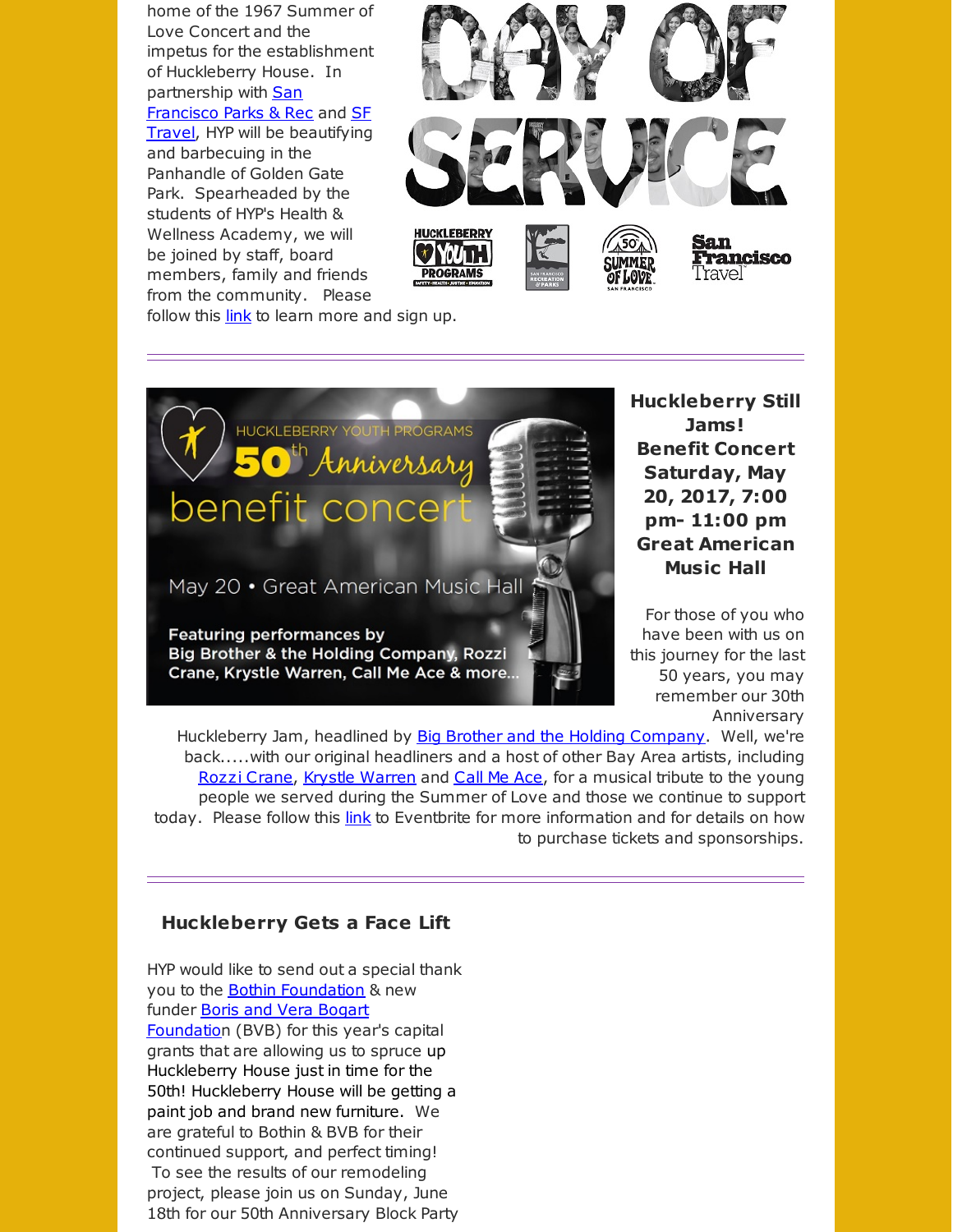and Huckleberry Open House. More details coming soon!



## **Featured Client Story**



Approximately a decade after [Huckleberry](http://r20.rs6.net/tn.jsp?f=001YkydlIB_n-IiDzgO-dz0JO9HnGsqt3ZextNO61-j7qbNQx9FnqXp3G2B4JbpvKte4CNtuwoRlme_D1hMfiaKXGAcb4sb0TZwcW9qW8DQKecwvUvQRxrKUKzFiEfj6iIgiVg-Pikr7_V2ARveHE-ZB-sGjHOIH5qJgEW6br3pvxFd_qIqlabuuGXtIoa8GFBTqAJYet7jRgicDAfbFfWHu_HJtmmR87nVxmdsX461gc04AzftJz83rcf5XDEbcgxBpgMWXSv35bVtA22p9r7_HZFWylbBmCB6o6GeGK3kbn8SG2HP2yL2tuoXrTEVl75WkDlYJgJfWSOh1hgPXaOCUTbHzW1PmbD0i8V4jXwaldzRH5WyLyDvMA==&c=&ch=) House opened its doors, Johanna began running away from home to escape an abusive home environment. "I was separated from my mother when I was two and a half and raised by my abusive father. I started running away when I was about seven or eight and I found living on the street was better than being at home. I had been beaten up and even ate out of a trashcan."

Johanna eventually found solace at Huckleberry House. "I was abused my whole life and when I went to Huckleberry House, it was the end of it. After Huckleberry House I was never abused by my father again. You guys helped me find a better place to live. At 18, I got my own apartment and just really started enjoying my life."

She credits the services she received at Huckleberry House for giving her a vision of what a normal, peaceful, and stable home environment could be. "I ended up OK because even though my childhood was rough I saw another side of life. Huckleberry House showed me what it was like to live in peace and I liked that - I loved it actually. I thought that's the life I want and it's the path I chose. I really can't thank you enough."

Now 47, Johanna is celebrating the 20 year anniversary of her own skincare business